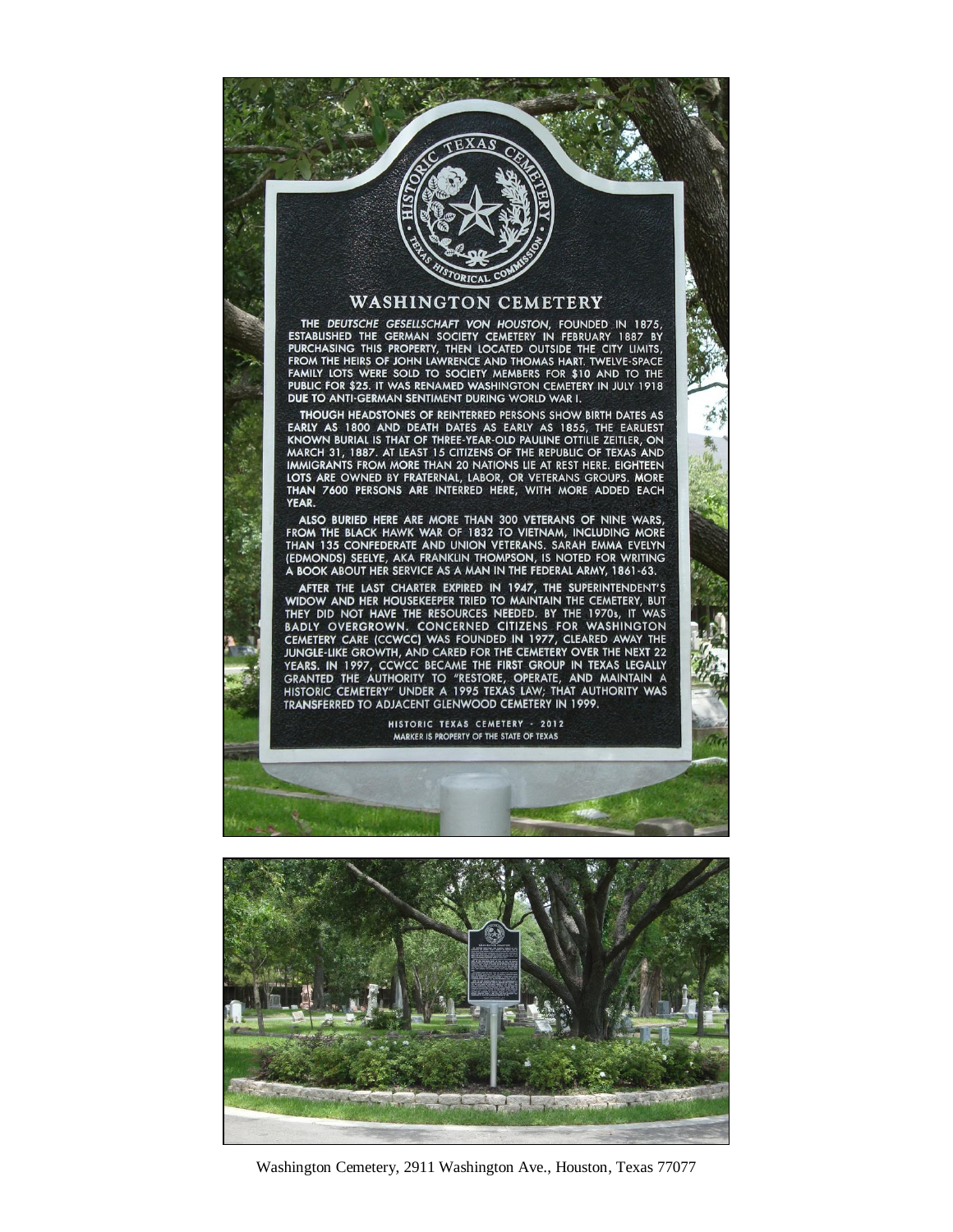An Application for an Official Texas Historical Marker for

# **WASHINGTON CEMETERY**

Houston, Harris County, Texas By Lloyd Shenberger Research assisted by Bernice Mistrot

(Replacement for Marker no. 10801)

**Preface:** Washington Cemetery was granted Texas Historical Marker #10801 in 1980. Research since that time has found additional information that disputes some of the information in the original documentation submitted for that marker. This application is for a replacement marker to correct these errors. The text of the current marker and the errors are included in Appendix A of this document.

#### **I. CONTEXT**

In 1887, Houston, Texas was a rapidly growing city. Houston had become a seaport and a rail center. Cotton was king. In addition, Houston was the primary shipping center for wheat, corn, and sugarcane. Houston was experiencing a building boom.<sup>1</sup> Population was increasing at a rapid rate. The population in 1887 was over  $25,000$ <sup>2</sup>

Since the 1840s, except for the years during the War Between the States, German immigrants had come to Texas in large numbers in search of a better life and cheap land. Houston was a popular stopping point on the journey to the interior. Many Germans settled in Houston, and by 1887, they had established several social organizations here, including the *Houston Turn Verein* (1854), *Houston Schutzen Verein* (1869), *Deutsche Gesellschaft von Houston* (1875), *Houston Volksfest Association* (1881), *Houston Liederkranz* (1883), and *Houston Saengerbund* (1884). 3 The *Deutsche Gesellschaft von Houston* was organized March 27, 1875.<sup>4</sup> The first charter was filed with the State of Texas on March 12, 1879, for a period of 20 years. The charter was renewed in 1900 for 20 years, and in 1922 for 25 years.<sup>5</sup> The stated purpose of *Deutsche Gesellschaft* in 1879 was "the support of benevolent and charitable undertakings, to wit: to promote morals, to render mutual assistance in case of sickness, distress, and misfortune, and to bury the dead."<sup>6</sup>

The 1886-87 Houston City Directory lists four cemeteries: Glenwood, Roman Catholic (St. Vincent's), Beth Israel, and Episcopal.<sup>7</sup> However, other cemeteries within two miles of Glenwood Cemetery at that time included Founders, 1840 Houston City, New City, Masonic, Olivewood (black), Magnolia, and Trinity Lutheran.<sup>8</sup>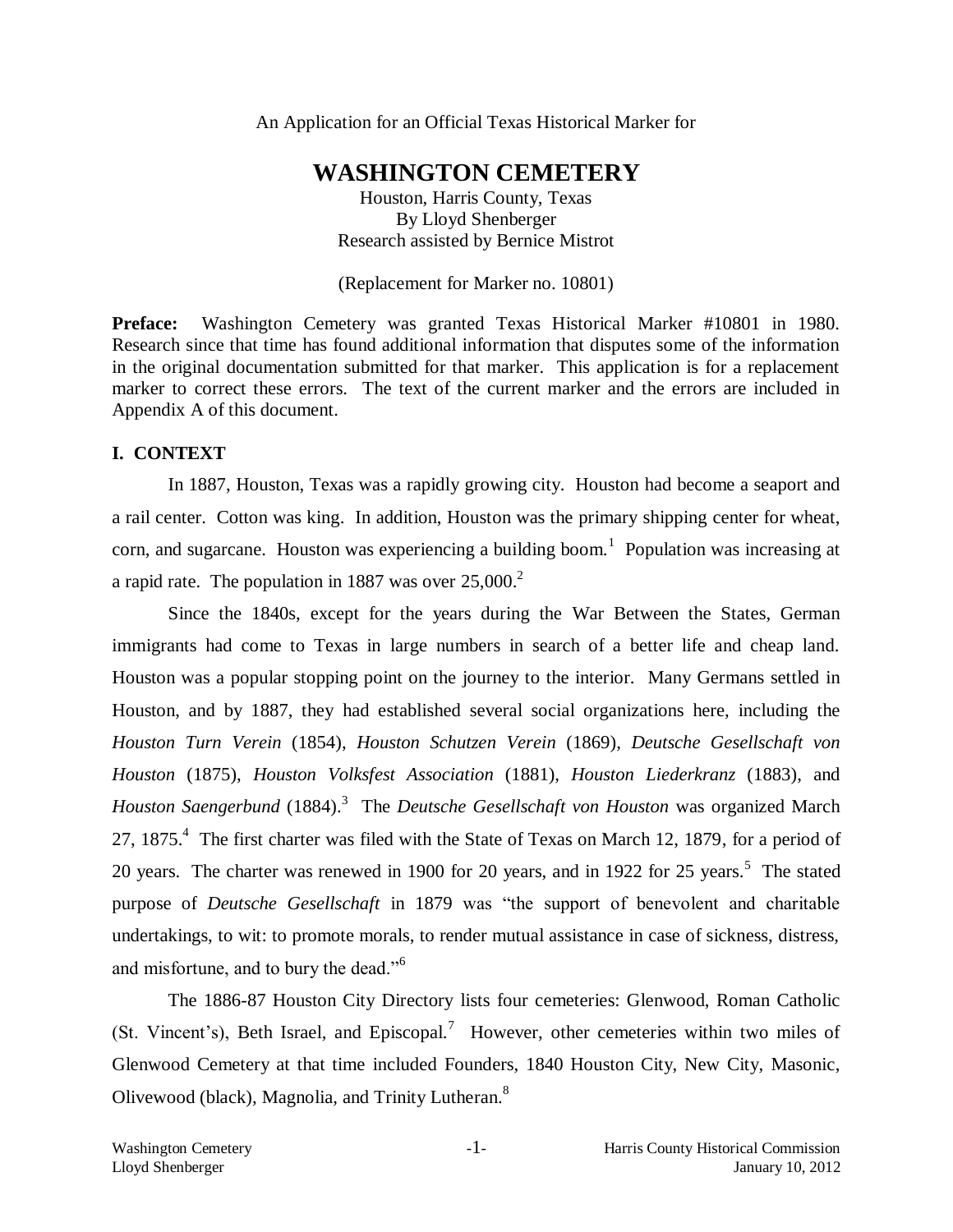#### **II. OVERVIEW**

The *Deutsche Gesellschaft von Houston* (German Society of Houston) decided to establish a cemetery in  $1885$ .<sup>9</sup> On February 7, 1887, following two years of planning, they purchased approximately 27 acres adjacent to the western boundary of Glenwood Cemetery from the heirs of John Lawrence and Thomas Hart for the purpose of establishing a cemetery. The land was approximately one-quarter mile west of the city limits on a dirt road leading out to the small community of Chaneyville and on toward Washington-on-the-Brazos. As the city grew, the dirt road was paved. The cemetery is now located within the city limits of Houston at 2911 Washington Avenue. The name of the cemetery was Deutsche Gesellschaft Cemetery, or the German Society Cemetery, often referred to as simply, the German Cemetery. The extant meeting minutes of the *Deutsche Gesellschaft* and its successors cover the period 1894-1943, and during that time, the business of the organization was almost entirely related to cemetery operations. The minutes were kept in German until 1901.

The land is located in Lot 5 of the Hollingsworth survey. There are four deeds involved in the purchase. There are some minor differences in the wording of the four deeds, but they generally describe the land as thirty-one (31) acres, more or less, beginning on the south side of Washington Road, 60 feet westward from the northwest corner of Schachtruppe land at the corner of his fence; thence south to Buffalo Bayou; thence down Buffalo Bayou with its meanders to the southwest corner of Glenwood Cemetery; thence north along the west line of Glenwood Cemetery to the southeast corner of the Latham one-half acre; thence west to the southwest corner of the Latham piece; thence north with Latham's line to the gully, the south boundary of Devine's or Gregor's piece; thence up said gully westward with Devine's line to Schachtruppe's piece; thence around the Schachtruppe piece to his northwest corner on Washington Road; thence westward along the south line of said road 60 feet to the place of beginning.<sup>10</sup> The cost of the land was approximately \$2,490. The committee to purchase the land consisted of Henry Freund, E. B. H. Schneider, Henry Hartmann, G. Rasch, Alexander Barttlingck, Herman Hundt, Louis Sonnen, William Reichardt, and Henry Koch.<sup>11</sup>

Although the deeds mention thirty-one (31) acres, the actual area enclosed in the above description is about 27 acres; the 31-acre figure includes the Schachtruppe, Latham, and Devine parcels, which had been previously sold out of Lot 5 of the Hollingsworth survey.<sup>12</sup> Also, the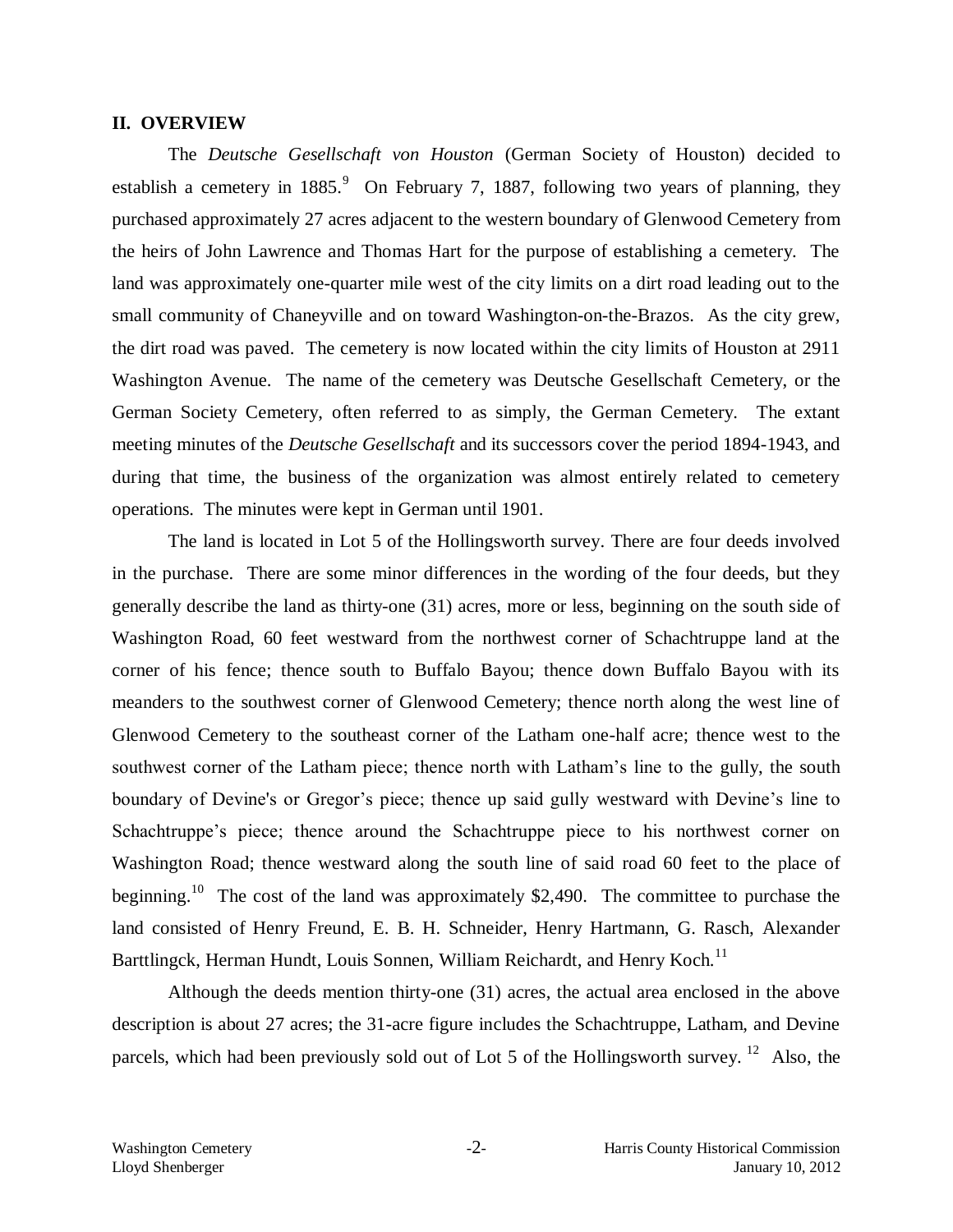"Latham one-half acre" (which soon became part of Glenwood Cemetery) measures 60 by 800 feet, or about 1.1 acres.

When acquired, the land was covered with tall pine trees.<sup>13</sup> Within a short time, the land was cleared, surveyed, and lots and roads were laid out. The cemetery was designed by Wilhelm H. Ritter Von Streeruwitz.<sup>14</sup> It was laid out in 20 foot by 20 foot lots, with each lot containing twelve (12) burial spaces. Each lot would be transferred with a warranty deed. Lots were sold to society members at \$10 per lot and to the public at a minimum price of \$25 and a maximum of \$50.<sup>15</sup> A meeting of the society, then at 75 members, was held Sunday, February 27, 1887 for a drawing of lots.<sup>16</sup> Later, single spaces were sold for \$8.<sup>17</sup>

Most of the single spaces are in the section called Strangers Rest. Those buried in single spaces were not in family plots, therefore, they were buried among "strangers." Many of the grave sites in Strangers Rest are marked only with a cement marker measuring 3.5" x 5" x 7" with a number cut into the top. A current Washington Cemetery Historic Trust project is to erect markers on these grave sites with the individual's name, date and place of birth, and date of death.

There are no extant cemetery records of lot sales for the early years. Some lot sales were recorded at the court house, and thus appear in the Harris County Deed Index and the property transfers published in the *Galveston Daily News*. In addition to individuals, several fraternal, labor, and veterans organizations purchased lots for their members.<sup>18</sup> These include:

Houston Aerie #63, Fraternal Order of Eagles (Lots A-5, A-6, A-11, and A-12) Magnolia Lodge #7, Order of Sons of Hermann (Lot A-115) Division #139, Brotherhood of Locomotive Engineers (Lot B-96) Houston Division #7, Order of Railway Conductors (Lots B-131 and D-114) Local #65, Musicians Protective Association (Lot D-119) Local #84, Amalgamated Association of Street Railway Employees of America (Lot F-12) Phoenix Assembly #3925, Knights of Labor (G-16) George B. McClellan Post #9, Grand Army of the Republic (Lot G-26) Dick Dowling Camp #197, United Confederate Veterans (Lots A-75, G-66, G-67, and G-72) Local #79, Plasterers Union (Lots I-14 and I-18)

The first known burial after the founding of the cemetery was that of Pauline Ottilie Zeitler, daughter of Ernst Zeitler and Pauline Gottschalk. She was born February 24, 1884 and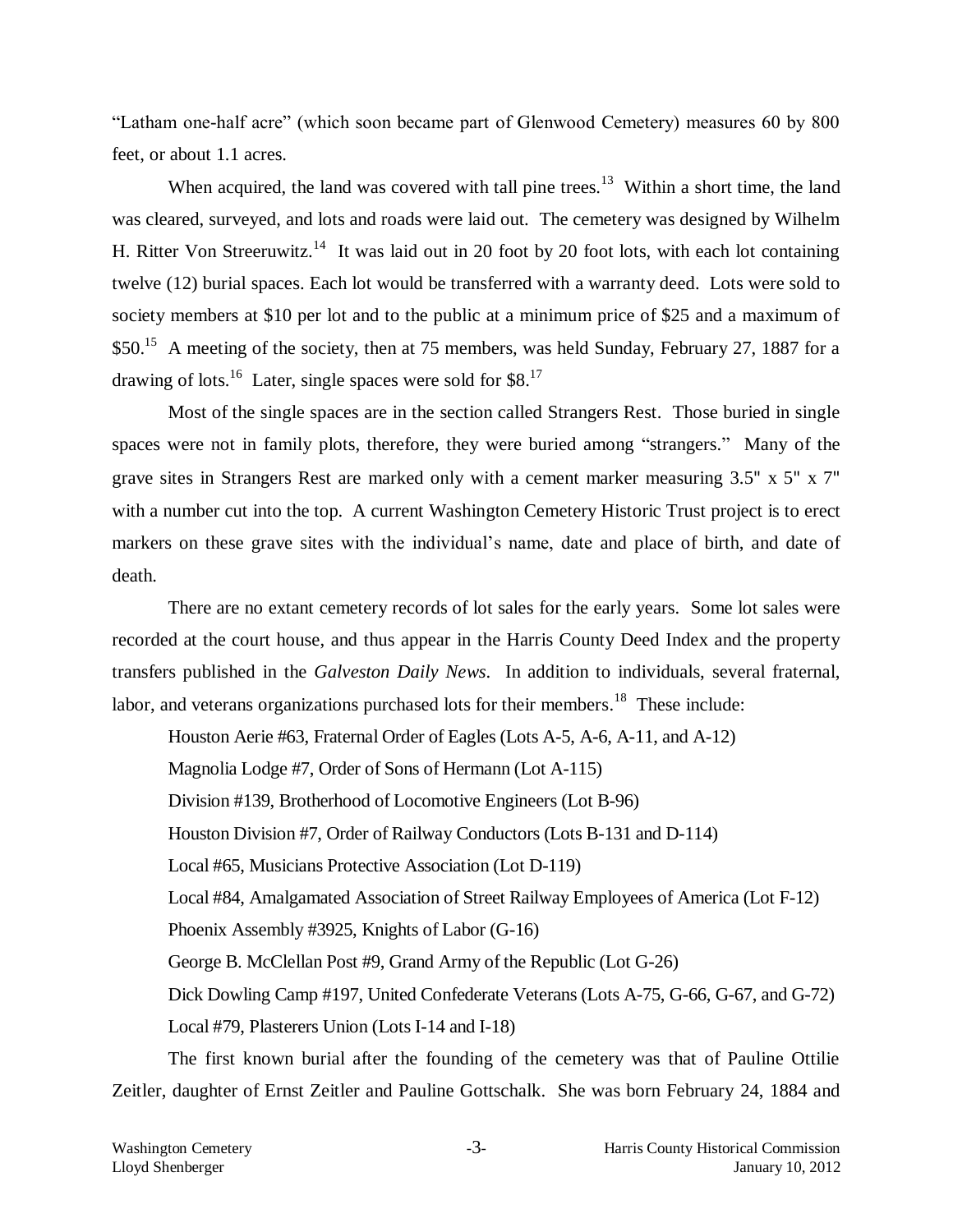died March 30, 1887 at age 3 years, 1 month, 5 days, of "congestion of brain." She was buried March 31, 1887 in Section C, Lot 63.<sup>19</sup>

There are several deaths that pre-date the cemetery. Since there is no evidence that the area was used for burials prior to the German Society Cemetery, most likely these are individuals that were moved from other cemeteries.<sup>20</sup> As the cemetery gained prestige in the community, some families had the remains of family members moved to the German Society Cemetery. The earliest death date appearing on a marker is 1855, an infant son of Carl and Louisa Quensell, who was reinterred here in 1910, along with nine younger siblings.<sup>21</sup> The earliest known birth date appearing on a marker is  $1800 - Mrs$ . Barbara Haag (Aug. 15, 1800 – Sep. 1, 1884).<sup>22</sup>

The surnames of those buried in Washington Cemetery prior to 1918 were mostly of German origin. However, there are natives of at least twenty-one (21) countries other than the United States: Austria, Bohemia, Canada, China, Denmark, England, France, Germany, Greece, Holland, Hungary, Ireland, Mexico, Moravia, Norway, Poland, Russia, Scotland, Sweden, Switzerland, and Wales.<sup>23</sup> (See Appendix B.)

At least 15 citizens of the Republic of Texas are buried here. There are veterans of at least nine wars buried in Washington Cemetery, including two who fought in the Battle of San Jacinto: Ellis Benson<sup>24</sup> and William Gammell.<sup>25</sup> Over 125 veterans of the War Between the States, both Confederate and Union, are buried in the cemetery. Dick Dowling Camp No. 197, United Confederate Veterans has 42 gravesites, and George B. McClellan Post No. 9, Grand Army of the Republic, has  $12^{26}$  Perhaps the most notable Civil War veteran is Emma Seelye. Sarah Emma (Edmondson) Seelye was a Canadian who was living in Michigan when the war began. She enlisted as a man and went by the name of Franklin Thompson, becoming famous by writing a popular book, *Nurse and Spy in the Union Army*, <sup>27</sup> about her war experience.<sup>28</sup> There are also over 150 veterans buried in Washington Cemetery from the Black Hawk War, Mexican War, Spanish American War, World War I, World War II, Korean War, and Vietnam War.<sup>29</sup> Among the World War I and World War II military personnel memorialized here there are at least ten who died while on active duty during the war. Washington Cemetery is also the final resting place of three Houston police officers and two Houston firefighters killed in the line of duty.

During 1917 and 1918, the United States fought World War I against Germany. Being German, or being associated with anything German, was not popular. In July 1918, the name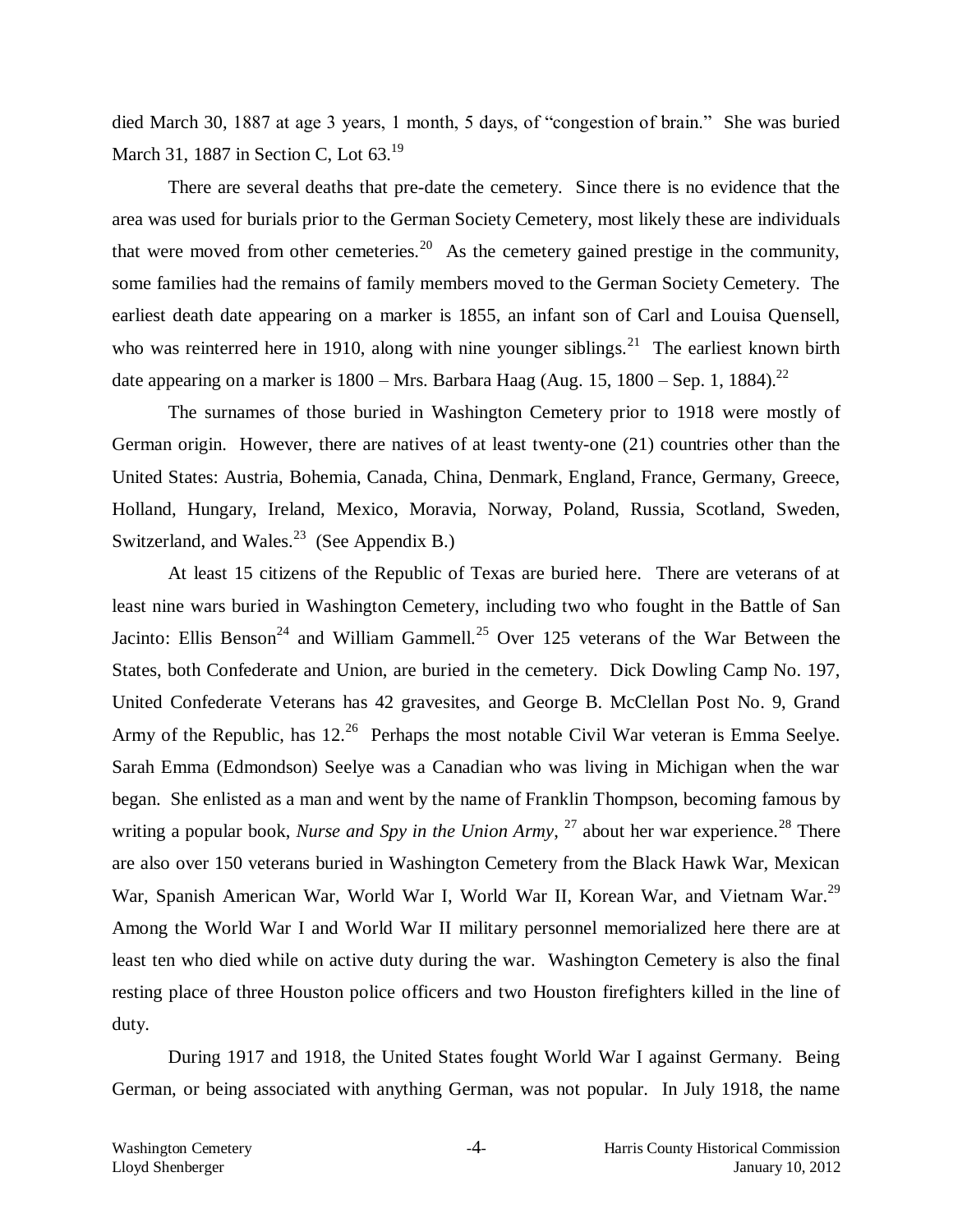was changed from the German Society Cemetery to Washington Cemetery in reaction to the strong anti-German sentiment.<sup>30</sup> The cemetery continued to be run by the cemetery association, under the direction of John H. Lang Jr. (1878-1935) and Willie Lee Noland (1878-1941). The last charter expired in 1947 and the cemetery association became a defunct corporation. Mr. Noland's widow, Jennie C. Noland, and her long-time housekeeper, Miss Leona Tonn, assumed responsibility for the care of the cemetery and continued to operate the business as usual until their deaths in 1970 and 1977, respectively.

In the mid-1950s, the City of Houston took 5.73 acres on the southern end of the cemetery for the expansion of Memorial Drive. Mrs. Jennie C. Noland and her brother Milfred V. Sharman,<sup>31</sup> as officers of the defunct cemetery corporation, were awarded \$49,982 for damages in 1960. There were no graves in the  $5.73$  acres.<sup>32</sup>

The concept of "permanent care" did not exist when the cemetery was established. Each lot owner was responsible for the maintenance of his own lot; the deeds clearly state that "Proprietors of lots are required to keep them in good order, or pay the Superintendent for doing same." The cemetery also levied an annual assessment on each lot owner for the purpose of maintaining the roads, walkways, and other common areas. Initially, the annual assessment was \$2.00 per 20 foot by 20 foot lot; in 1950 it was \$10.00. In the 1940s the cemetery offered lot owners the option to make a one-time payment of \$100 in lieu of the annual assessments, but lot owners were still responsible for maintaining their own lots.

As time went by, and lot owners died or moved away, many assessments went unpaid and many lots were not cared for. Mrs. Noland and Miss Tonn were faced with insufficient means to maintain the cemetery. Consequently, by the 1970s, the cemetery had reached a deplorable condition, causing concern among descendants. An out-of-town visitor who had been to the cemetery in early January 1975 was very upset by its condition. She wrote a letter to the "Watchem" column in the *Houston Chronicle*. On January 26, 1975, a group of twenty-nine descendants held a meeting to determine what could be done to correct this situation.<sup>33</sup> Several possible remedies at the city, county, and state level were being explored at the time of Leona Tonn's tragic death on July 8,  $1977.^{34}$ 

On August 8, 1977, Concerned Citizens for Washington Cemetery Care Inc. (CCWCC) was incorporated as a non-profit corporation by the State of Texas.<sup>35</sup> On August 31, 1978, the Internal Revenue Service granted CCWCC tax-exempt status as a 501(c)(13) organization. For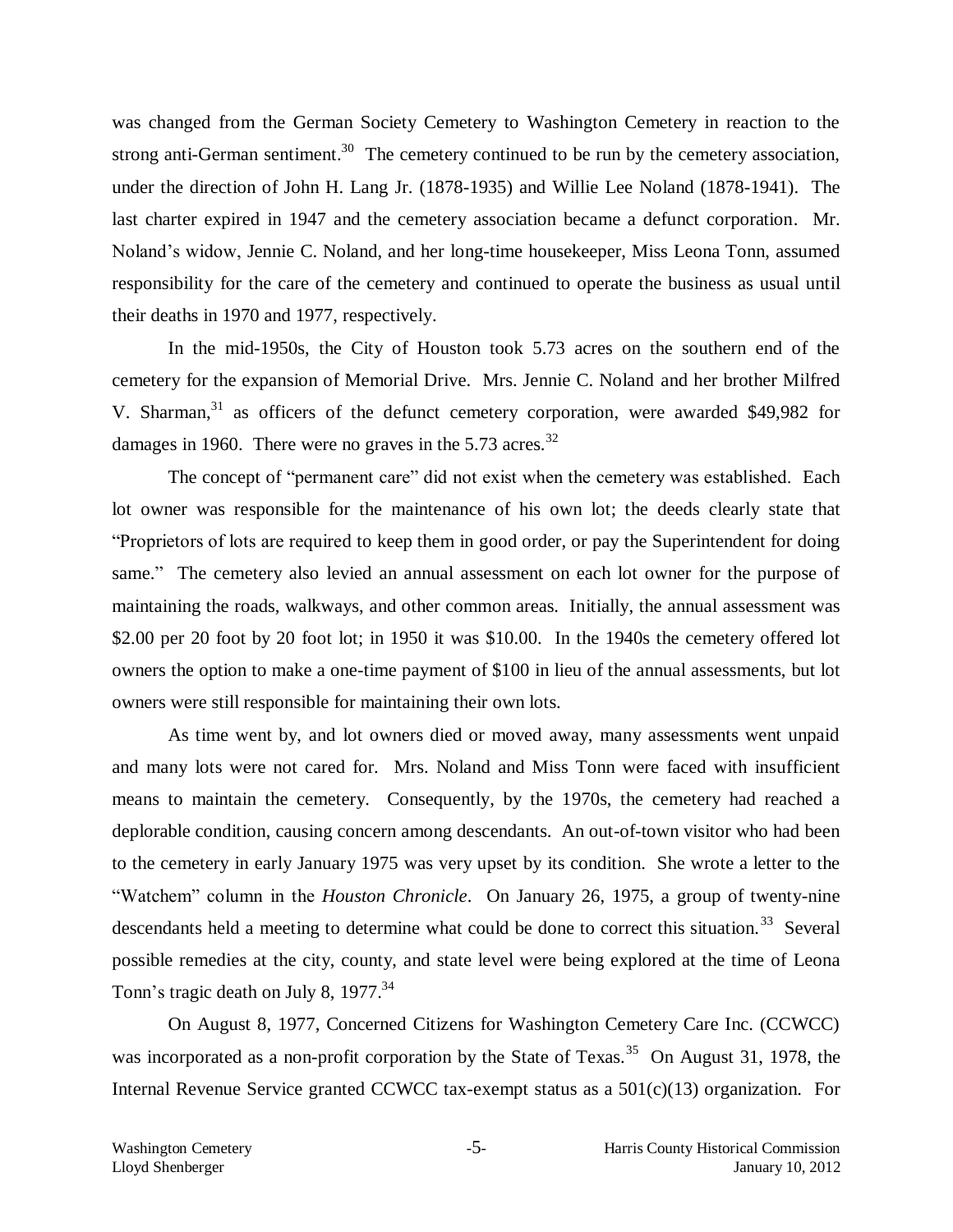the next two years, CCWCC enlisted the help of the City of Houston and other groups to perform one-time clean ups. In October 1978, the CCWCC approved a plan to provide money for continual maintenance that hopefully would lead to permanent care. By asking descendants and interested parties to contribute \$10 annually, CCWCC raised \$10,000 and in early 1979, the jungle-like growth was finally cleared. After two years of planning and work, regular maintenance and restoration was begun on the cemetery.

On July 16, 1997, CCWCC was formally authorized and directed by the 129th District Court to "restore, operate, and maintain" Washington Cemetery (Docket No. 97-19963) under the provisions of Chapter 715 of the Texas Health and Safety Code. CCWCC became the very first nonprofit group in Texas to take advantage of the 1995 law.<sup>36</sup>

Washington Cemetery Historic Trust (WCHT), a 501(c)(3) organization, was formed on April 10, 1992, to assist in funding historical research, monument restoration, road repair, and other major improvements. WCHT continues to engage in monument restoration; locating and marking "missing" graves in Strangers Rest; marking military graves; and creating a burial database from the record books and enhancing it with data from headstones and other sources.

On March 14, 1999, Glenwood Cemetery assumed the court-ordered responsibility to "restore, operate and maintain a historic cemetery" in an agreement between CCWCC Inc. and Glenwood Cemetery Inc. to merge the two  $501(c)(13)$  cemetery operating organizations while maintaining the separate historical identities of the two cemeteries. The eight undeveloped acres of "Washington Land" became a part of Glenwood Cemetery as a result of the merger.<sup>37</sup>

Today, Washington Cemetery is an active and well maintained cemetery. The current area of Washington Cemetery, enclosing all of the known graves, is about 13.5 acres. The cemetery contains family plots of 3, 6, or 12 spaces, as well as individual graves located in Strangers Rest. Today, there are over  $7600$  burials.<sup>38</sup>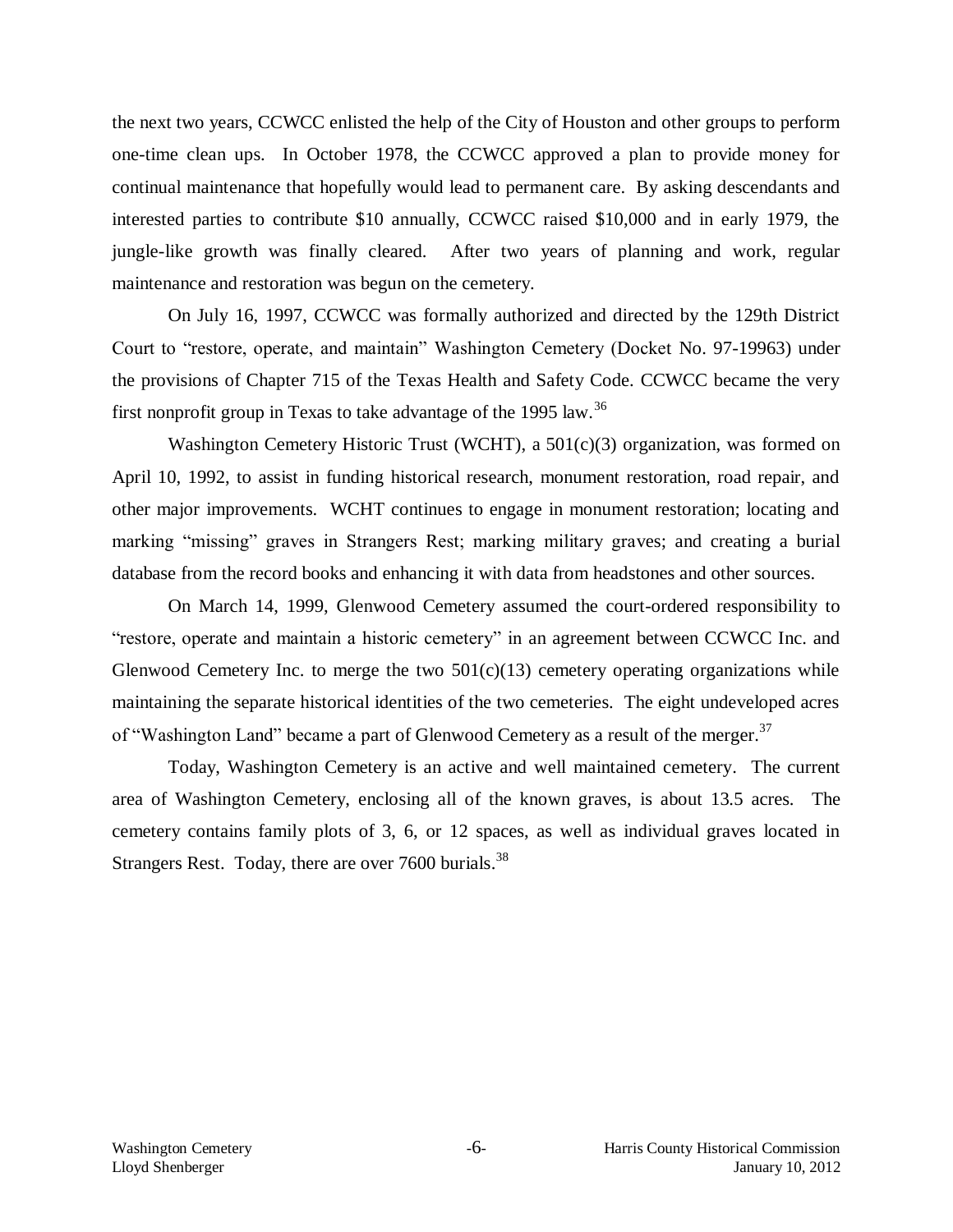#### **III. SIGNIFICANCE**

*Deutsche Gesellschaft von Houston* (German Society of Houston) was organized March 27, 1875 and chartered in the State of Texas on March 12, 1879. On February 7, 1887, *Deutsche Gesellschaft* purchased 27 acres from the heirs of John Lawrence and Thomas Hart for the purpose of establishing a cemetery. Lots containing twelve (12) burial spaces were sold to society members for \$10 and to the public for \$25 or more.

The German Society Cemetery became a symbol of the German influence and a final resting place for many prominent German immigrants and their descendants. As the city became more diversified, so did the cemetery. At least 15 citizens of the Republic of Texas and immigrants from over 20 nations lie at rest here.

The first documented burial was that of Pauline Ottilie Zeitler, three-year-old daughter of Ernst Zeitler and Pauline Gottschalk, on March 31, 1887 in Section C, Lot 63. The tombstones contain birth dates as early as 1800 and death dates as early as 1855. The death dates that precede the founding of the cemetery are persons who were moved to the cemetery from other area cemeteries.

Over 325 veterans of at least nine U.S. wars are buried in Washington Cemetery, from the Black Hawk War of 1832 to the Vietnam War, including over 125 Confederate and Union veterans. Over 7600 persons are interred here, with more added each year.

The name of the cemetery was changed in July 1918 from German Society Cemetery to Washington Cemetery in reaction to the anti-German sentiment in the United States during World War I.

The cemetery association became defunct in 1947 when its charter expired. After the death of Superintendent Willie Lee Noland in 1941, his widow, Jennie C. Noland, and housekeeper, Miss Leona Tonn, attempted to maintain the cemetery. However, with limited funds, and the deaths of Mrs. Noland in 1970 and Miss Tonn in 1977, the cemetery reached a deplorable condition with jungle like growth and vandalism.

In 1977, Concerned Citizens for Washington Cemetery Care Inc. (CCWCC) was formed by a group of concerned descendants and members of the public. They began to raise money to maintain and restore the cemetery. Using a 1995 law, they were given legal permission to restore, operate, and maintain Washington Cemetery on July 16, 1997. This responsibility was transferred to Glenwood Cemetery on March 14, 1999.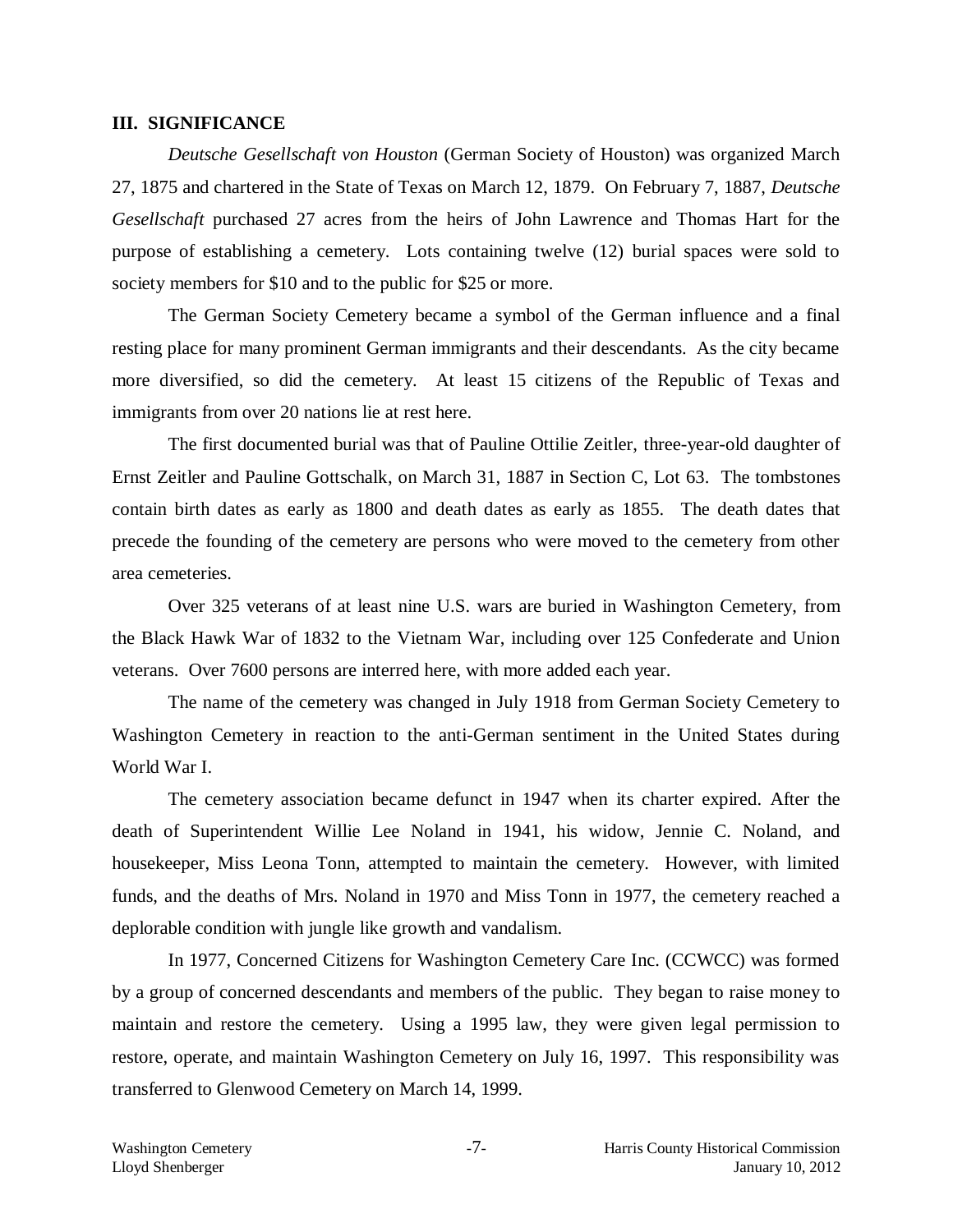The cemetery has evolved from a for-profit corporation with strong ethnic ties to the German immigrants and first generation Germans; to being a defunct corporation through the mid 20th century; then being revitalized in the late 20th century by a non-profit organization; and finally merging with a substantial organization at the end of the 20th century. The goal has always been the preservation of a final resting place for our ancestors who have helped to create the city, county, state, and nation as we know it today. Washington Cemetery is celebrating its 125th anniversary in 2012 as a link between the past and the present.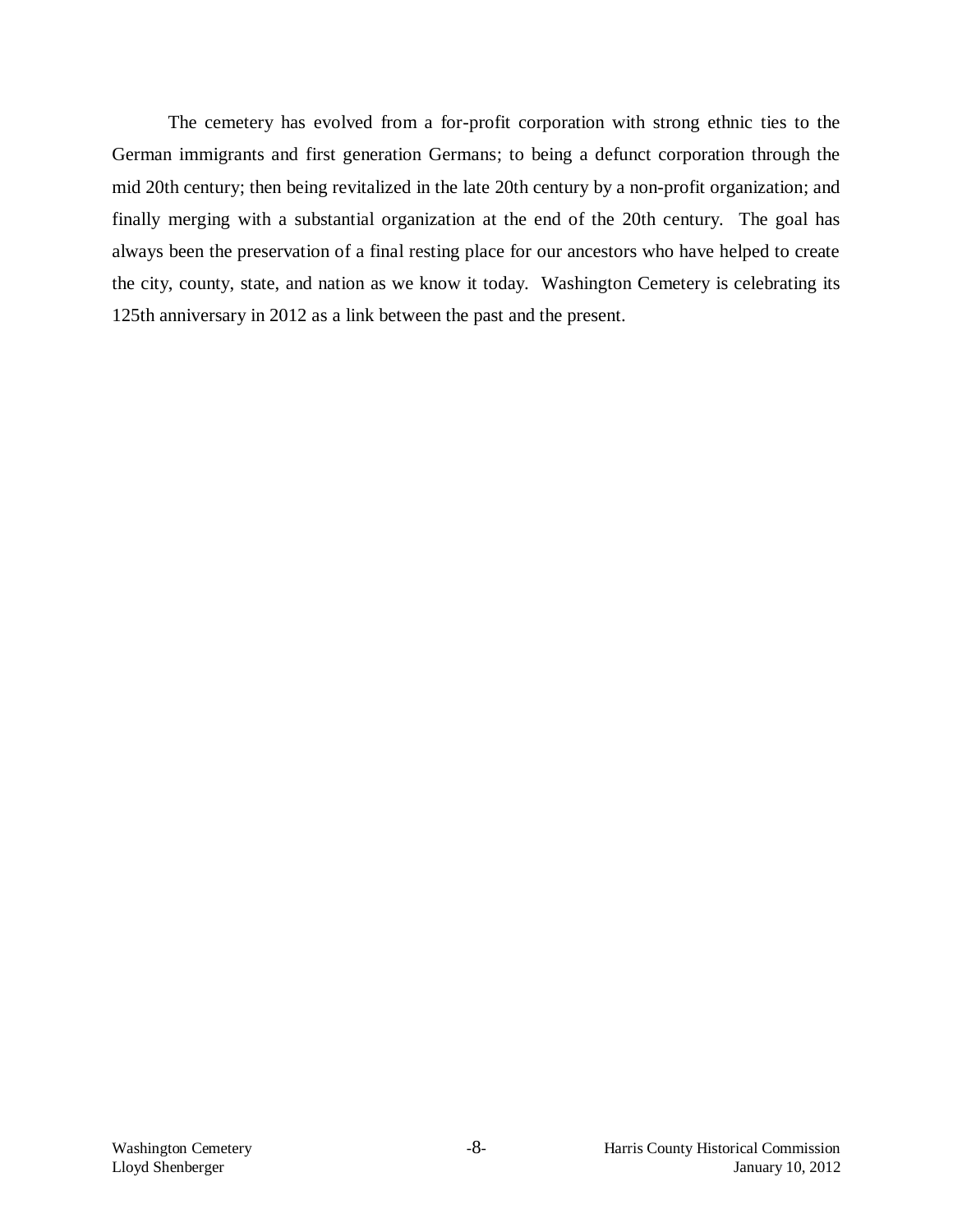#### **Appendix A Washington Cemetery Marker #10801 Errata**  Prepared by Bernice Mistrot, February 8, 2011

### Text of 1980 Historical Marker

 In 1887 a group of local German businessmen formed an association called the Deutsche Gesellschaft, for the purpose of establishing a cemetery for the German citizens of the Houston area. They purchased this tract, then located outside the city limits, from the heirs of John Lawrence and Thomas Hart. Until 1918 the burial site was known as the German Society Cemetery. The name was changed to Washington Cemetery because of anti-German sentiment during World War I.

 The earliest burials after the founding of the cemetery occurred on March 20, 1887, when J. Turner and Annie Fraser were interred here. One section with fortytwo gravesites was set aside for the burial of Confederate veterans of the Civil War by members of the Dick Dowling Camp No. 197, UCV.

 Emma (Edmondson) Seelye (1841-1898), also a veteran of the Civil War, is buried here. Masquerading as a man and using the name Frank Thompson, she enlisted in the Federal army in 1861. For two years she served as a soldier, scout, brigade postmaster, and orderly on the staff of General O. M. Poe. She left the unit in 1863 after contracting malaria, but later served in the war as a nurse. She died near La Porte, Texas.

1. The *Deutsche Gesellschaft* was founded in 1875, not 1887. It appears in the 1877-78 *Houston City Directory*, pg 45, stating that it was organized in 1875. The corporate seal being used in the 1940s has a charter date of 27 March 1875 and reorganization date of 10 July 1918. The actual charter, as filed with the Texas Secretary of State in 1879, was for 20 years as a corporation whose objects were "the support of benevolent and charitable undertakings, to wit: to promote morals, to render mutual assistance in case of sickness, distress, and misfortune, and to bury the dead." It was re-chartered in 1900 and 1922; the 1918 name change did not require a new charter.

2. It was not founded "for the purpose of establishing a cemetery." "To bury the dead" was only one of several purposes (see above), and that is not the same as establishing or operating a cemetery.

3. Annie Fraser was not buried here on 20 March 1887 – that was her birth date. She died two years later. Also, her name was Frazier.

4. We cannot verify J. Turner's burial. Cemetery records say she was one year old. In 1958 there was a headstone for Annie Turner, 12 February 1886 – 9 April 1887. That headstone is now missing. We think her father was Robert James Turner, but we have not found her baptism or burial at First Evangelical Church (we have found baptisms there for seven of his children, born 1888–1900). We found a city death record for Annie Turner on 9 April 1887, but no Turner near 20 March. Our best guess is that the cemetery record is wrong by three weeks.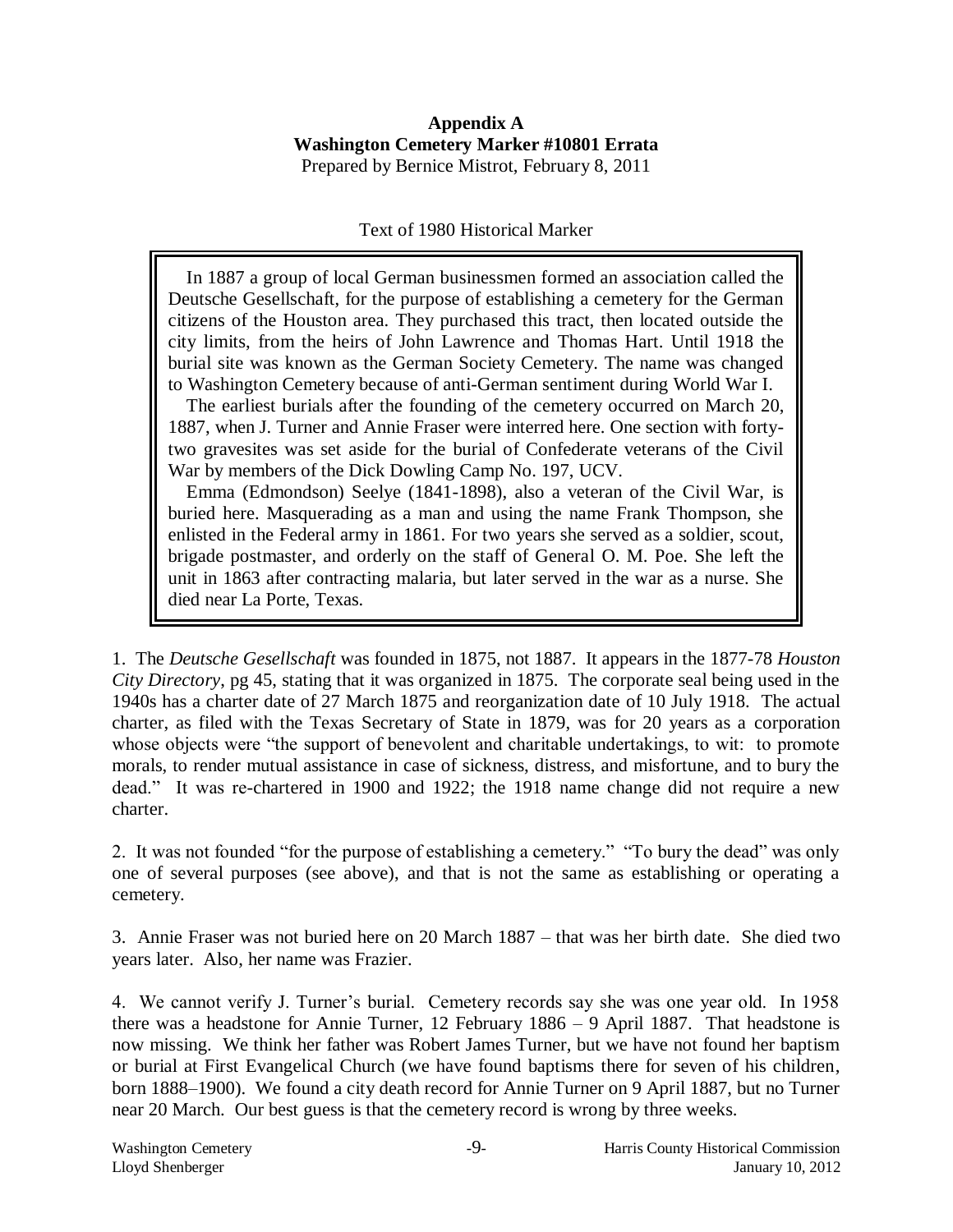5. There was another person who was buried 20 March 1887, according to cemetery records – a 7-year old daughter of Ernst Zeidler. Ernst Zeitler was one of the 24 charter members of Trinity Lutheran Church, which broke away from First Evangelical Church in 1879. Trinity baptism and burial records show that Pauline Ottilie Zeitler, daughter of Ernst Zeitler and Pauline Gottschalk, was born 24 February 1884, was baptized 4 May 1884, and died 30 March 1887 at age 3 yr. 1 mo. 5 dy. of "congestion of brain," and was buried 31 March 1887. She appears in the *Galveston Daily News* weekly mortuary report (City of Houston death records) as "March 30 – Mr. Sidler's child, female, age 3, congestion of brain." Thus, Pauline Ottilie Zeitler, buried 31 March 1887, appears to be the first burial in the new cemetery. The next burial that we can confirm from city death records is Earle Collins, and even there, the cemetery record shows burial on 4 April 1887, age 2, and the city death record shows death on 5 April 1887, age 4.

6. Dick Dowling Camp No. 197, UCV does own 42 gravesites, but they are not in one section. Twelve grave spaces are together in Section A, and the other 30 are together in Section G, at the opposite end of the cemetery. Additionally, the Camp may have purchased some spaces in Strangers Rest for members who died after the last veteran was buried in a Camp lot in 1921.

7. "Sarah Emma (Edmondson) Seelye" [add Sarah] was a Canadian who began cross-dressing and using the name "Franklin Thompson" [not Frank] in Canada a couple of years before the war. "He" was living in Michigan and selling bibles when the war broke out, so joined up like any other red-blooded "male," and enlisted in the 2nd Michigan Infantry. In her hometown in New Brunswick, she is known as Sarah, but most sources here call her Emma. Most of her biographers give her maiden name as Edmundson or Edmondson, but she shortened it to S. Emma E. Edmonds when she wrote her famous book, *Nurse and Spy in the Union Army: Comprising the adventures and experiences of a woman in hospitals, camps, and battle-fields*, in 1864-65.

8. Franklin Thompson served under Colonel [not General] Orlando Metcalfe Poe. In her book, Emma refers to him as Colonel Poe. According to his biography in *Generals in Blue* (similar text at Wikipedia), Poe was Colonel of the 2nd Michigan. He was appointed a brigadier general on 29 November 1862, but the appointment was not confirmed by the Senate, and on 4 March 1863, he reverted to his regular army rank of captain of engineers. Emma deserted on 19 April 1863. Therefore Poe's highest rank at the time of Emma's service was Colonel.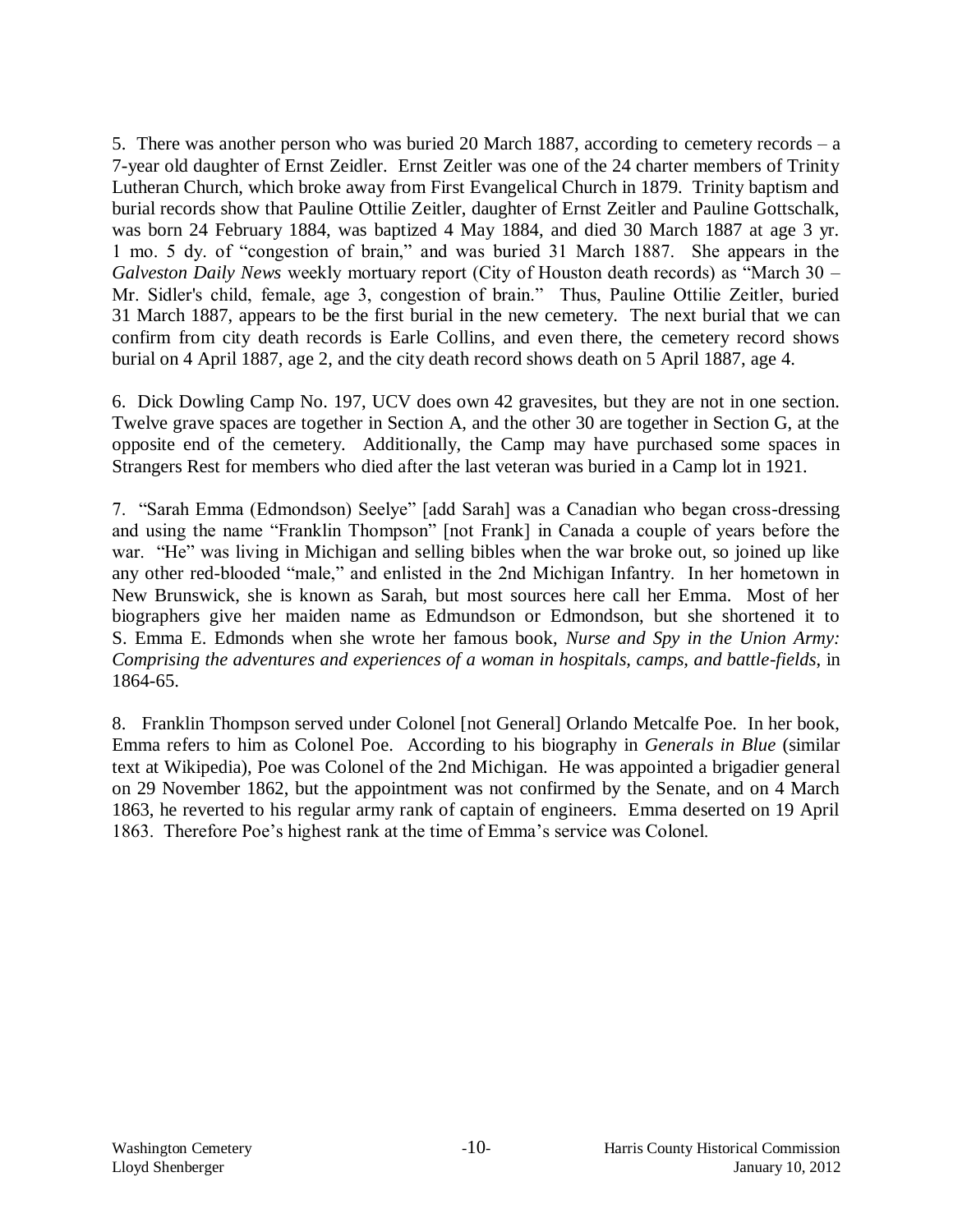### **Appendix B Early Immigrants Buried in Washington Cemetery**

These may not be the first from each country, but they are pre-1918 (before the cemetery name change) wherever possible.

|                | Country     | Death Date | <b>Burial Date</b> | Name                           |  |
|----------------|-------------|------------|--------------------|--------------------------------|--|
| $\mathbf{1}$   | Austria     | 10/16/1896 | 10/17/1896         | Katherine Greber               |  |
| $\overline{2}$ | Bohemia     | 04/19/1916 | 04/21/1916         | William H. Von Streeruwitz     |  |
| 3              | Canada      | 09/05/1898 | 05/30/1901         | Sarah Emma (Edmondson) Seelye  |  |
| $\overline{4}$ | China       | 08/26/1947 | 08/27/1947         | Teong Ah You                   |  |
| 5              | Denmark     | 08/09/1900 | 08/10/1900         | John George Landrock/Landropt  |  |
| 6              | England     | 10/25/1888 | 10/31/1888         | Mary (Jones) Barttlingck       |  |
| $\tau$         | France      | 08/28/1889 | 08/29/1889         | <b>Louis Laurent Bissonnet</b> |  |
| 8              | Germany     | 02/22/1887 | 10/31/1887         | John Kreis                     |  |
| 9              | Greece      | 02/16/1922 | 02/20/1922         | Spero Xanthias                 |  |
| 10             | Holland     | 12/11/1896 | 12/12/1896         | Elizabeth M. Petersen          |  |
| 11             | Hungary     | 02/07/1893 | 02/08/1893         | Maximilian F. De Bajligethy    |  |
| 12             | Ireland     | 05/19/1890 | 05/21/1890         | Annie (Cook) Sayers            |  |
| 13             | Mexico      | 05/24/1897 | 05/24/1897         | Emma (Souchard) Appel          |  |
| 14             | Moravia     | 01/04/1924 | 01/06/1924         | Earnestine (Vlach) Soukup      |  |
| 15             | Norway      | 07/14/1893 | 07/14/1893         | Anna (Jensen) Kinzbach         |  |
| 16             | Poland*     | 03/12/1915 | 03/13/1915         | Joseph Pauska/Poskey           |  |
| 17             | Russia      | 08/01/1902 | 08/02/1902         | Benjeman Wilbushewich          |  |
| 18             | Scotland    | 04/10/1869 | 01/22/1900         | William Gammell                |  |
| 19             | Sweden      | 02/28/1917 | 03/02/1917         | Gustaf M. Borgstrom, Sr.       |  |
| 20             | Switzerland | 02/24/1893 | 02/27/1893         | William Weisbarth              |  |
| 21             | Wales       | 02/18/1935 | 02/19/1935         | Hannah (Jones) Tharp           |  |

Source: Washington Cemetery Burial Records, extracted by Bernice Mistrot

\* The only headstone in Polish is Antoni Joz Strychaski, buried 03/31/1895, but he was born in Brenham, so he's not an immigrant.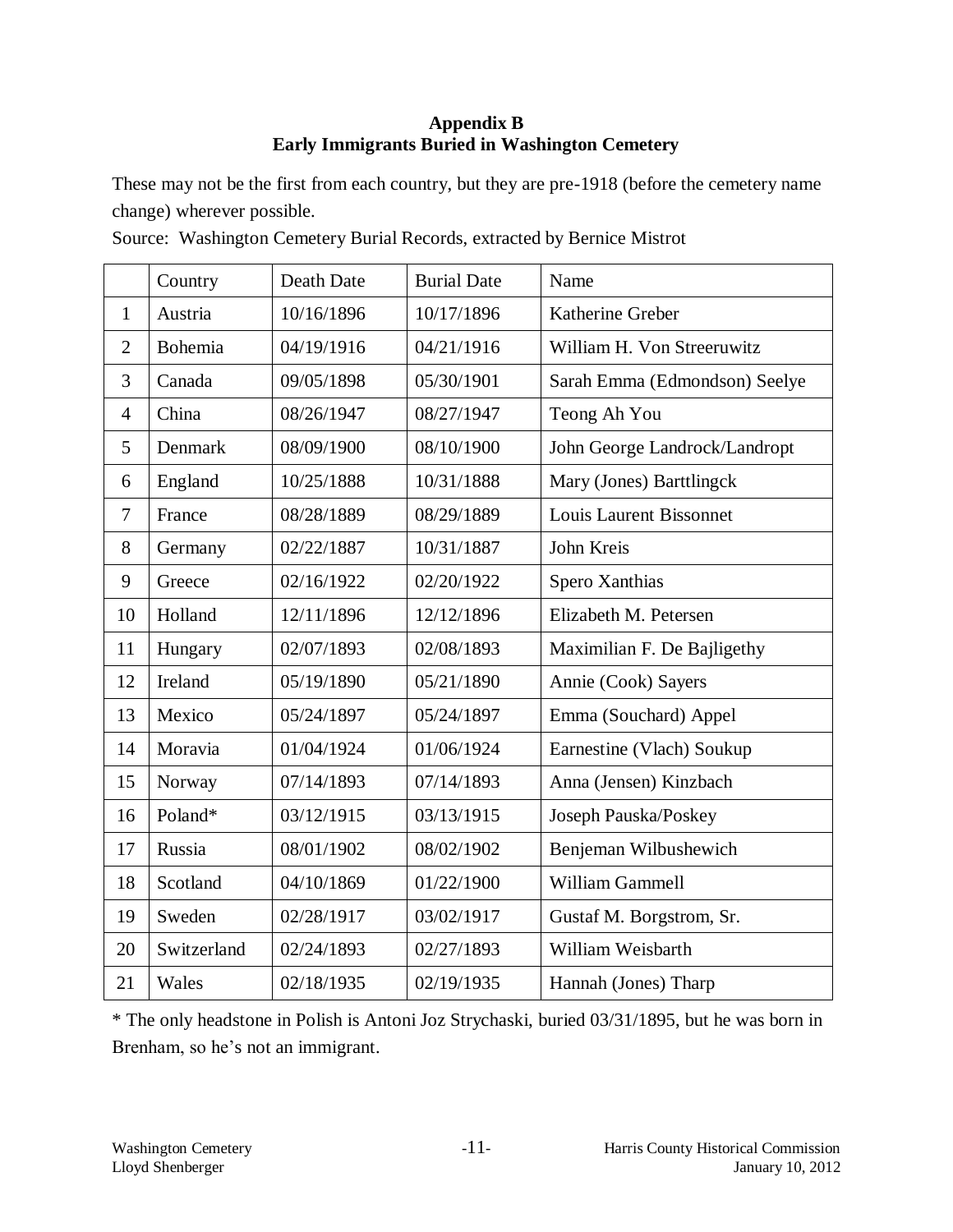### **Appendix C Addendum to an Application for an Official Texas Historical Marker for Washington Cemetery, Houston, Harris County, Texas** (Replacement for Marker no. 10801)

Addendum prepared by Lloyd Shenberger and Bernice Mistrot, November 15, 2012

Additional facts discovered since this application was filed in January 2012 may affect the wording of the marker inscription. All of the facts in question are noted in red boldface type in the single paragraph below.

#### **OVERVIEW,** Page 4 states:

There are veterans of at least nine wars buried in Washington Cemetery, including two who fought in the Battle of San Jacinto: Ellis Benson and William Gammell. Over **125** veterans of the War Between the States, both Confederate and Union, are buried in the cemetery. Dick Dowling Camp No. 197, United Confederate Veterans, has 42 gravesites, and George B. McClellan Post No. 9, Grand Army of the Republic, has 12. Perhaps the most notable Civil War veteran is Emma Seelye. **Sarah Emma (Edmondson) Seelye** was a Canadian who was living in Michigan when the war began. She enlisted as a man and went by the name of Franklin Thompson, becoming famous by writing a popular book, *Nurse and Spy in the Union Army*, about her war experience. There are also over **150** veterans buried in Washington Cemetery from the Black Hawk War, Mexican War, Spanish American War, World War I, World War II, Korean War, and Vietnam War.<sup>39</sup> Among the World War I and World War II military personnel memorialized here, there are at least ten who died while on active duty during the war.

#### **That portion of the paragraph should read:**

There are veterans of at least nine wars buried in Washington Cemetery, including two who fought in the Battle of San Jacinto: Ellis Benson and William Gammell. Over **135** veterans of the War Between the States, both Confederate and Union, are buried in the cemetery. Dick Dowling Camp No. 197, United Confederate Veterans, has 42 gravesites, and George B. McClellan Post No. 9, Grand Army of the Republic, has 12. Perhaps the most notable Civil War veteran is Emma Seelye. **Sarah Emma Evelyn (Edmonds) Seelye** was a Canadian who was living in Michigan when the war began. She enlisted as a man and went by the name of Franklin Thompson, becoming famous by writing a popular book, *Nurse and Spy in the Union Army*, about her war experience. There are also over **165** veterans buried in Washington Cemetery from the Black Hawk War, Mexican War, Spanish American War, World War I, World War II, Korean War, and Vietnam War.<sup>40</sup> Among the World War I and World War II military personnel memorialized here, there are at least ten who died while on active duty during the war.

Thus the total number of veterans is "**more than 300**" instead of 275 (per the paragraph in Overview) or 325 (per the suggestion for a corrected marker inscription). The original Note 2 [here Note 40] has been expanded to show additional sources used in proving honorable service.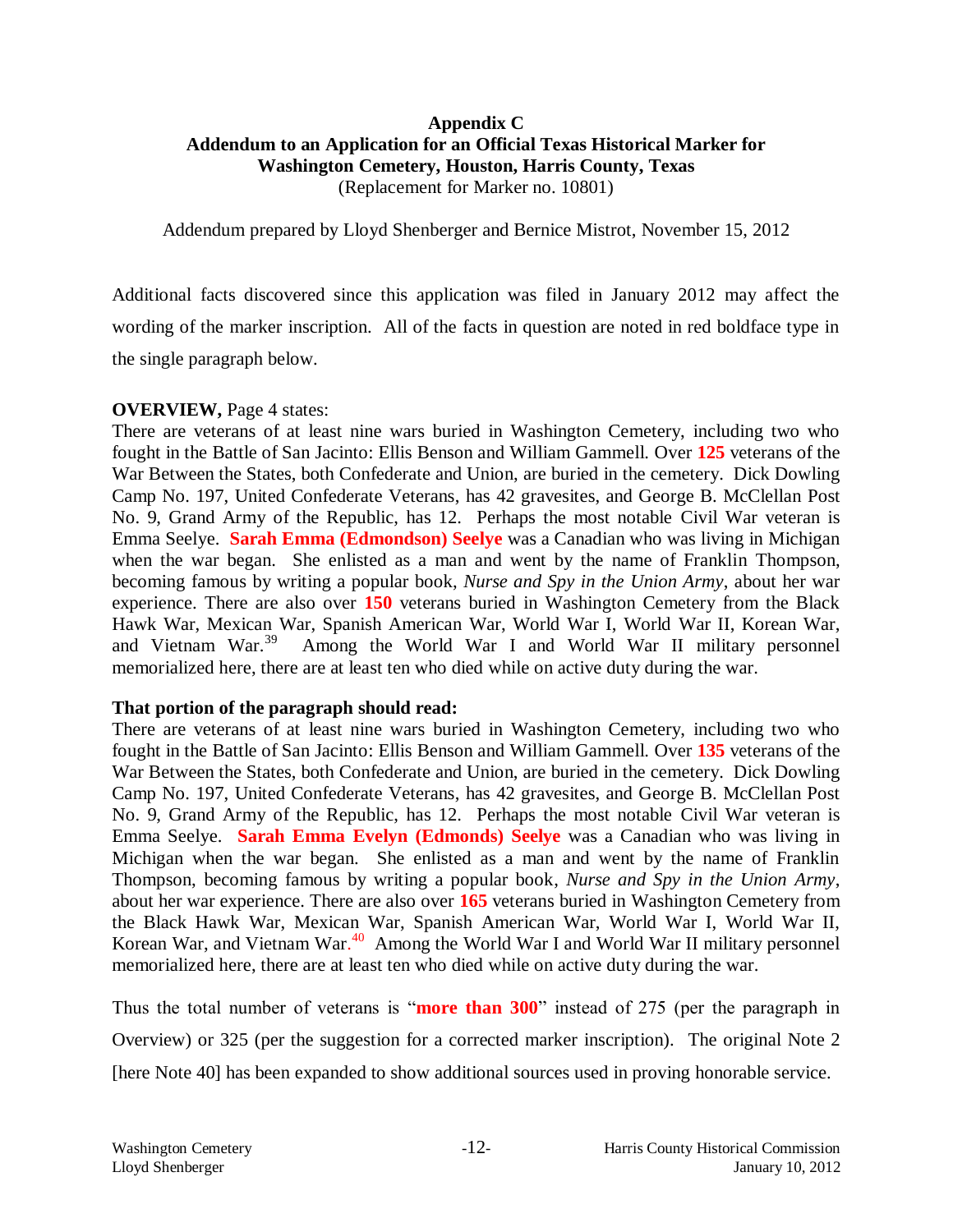While **Sarah Emma (Edmondson) Seelye** is a commonly seen spelling of her name, we now believe that the marker should use the name **Sarah Emma Evelyn (Edmonds) Seelye** for the following reasons.

1. Her maiden name has been variously recorded as Edmondson, Edmundson, Edmonson, Edmenson, Edmunston, Edmonston, Edmondton, Edmonds, Edmunds, and Edmons. This information was recently supplied to us by a member of the Sarah Emma Edmonds Detached Tent #4 (Houston, Texas) of the Daughters of Union Veterans of the Civil War  $1861$ -1865.<sup>41</sup>

2. The name she used when she wrote her book in 1864 is "S. Emma E. Edmonds."<sup>42</sup>

3. The name she used at marriage in 1867 is "S. E. Evelyn Edmunds."<sup>43</sup>

4. In the Reports to Congress dated March 18, 1884, in connection with removing the charge of desertion (Report No. 820, House Bill No. 5334) and granting her pension (Report No. 829, House Bill No. 5335) her name appears as "Sarah E. E. Seeyle (born Sarah E. Edmonds)" and "Sarah Emma Edmons, now Sarah E. Seeyle, alias Franklin Thompson."<sup>44</sup>

5. Since the proposed marker inscription refers to her book, we believe the surname should match what a curious marker reader would find in WorldCat. A WorldCat search using Edmondson gets zero hits. She clearly used three given names both at marriage and in her book, so again, we believe it best to use all three. WorldCat provides pretty much the same results with any combination of her given names.

Washington Cemetery Historic Trust is actively engaged in researching and marking the graves of veterans. Thirteen graves of Union and Confederate veterans were marked on October 20, 2012, at least eight of whom were not known to be veterans when the marker application was filed in January. In addition, a dozen veterans who died in the last ten years were not added to the WCHT master list of veterans until this week. The tabulation below is a snapshot as of today, and will assuredly be different next week and next year. Those who served in multiple wars (Ellis Benson was in four) are counted only once, so the totals for some wars are higher than shown here. Probable (more likely than not) and Possible (lots of doubt) veterans are those who have been reported as veterans buried here, but it has not yet been clearly established that the person buried here (a) did serve, and (b) did serve honorably. In a few cases, we have not been able to find a burial record for the veteran said to be buried here.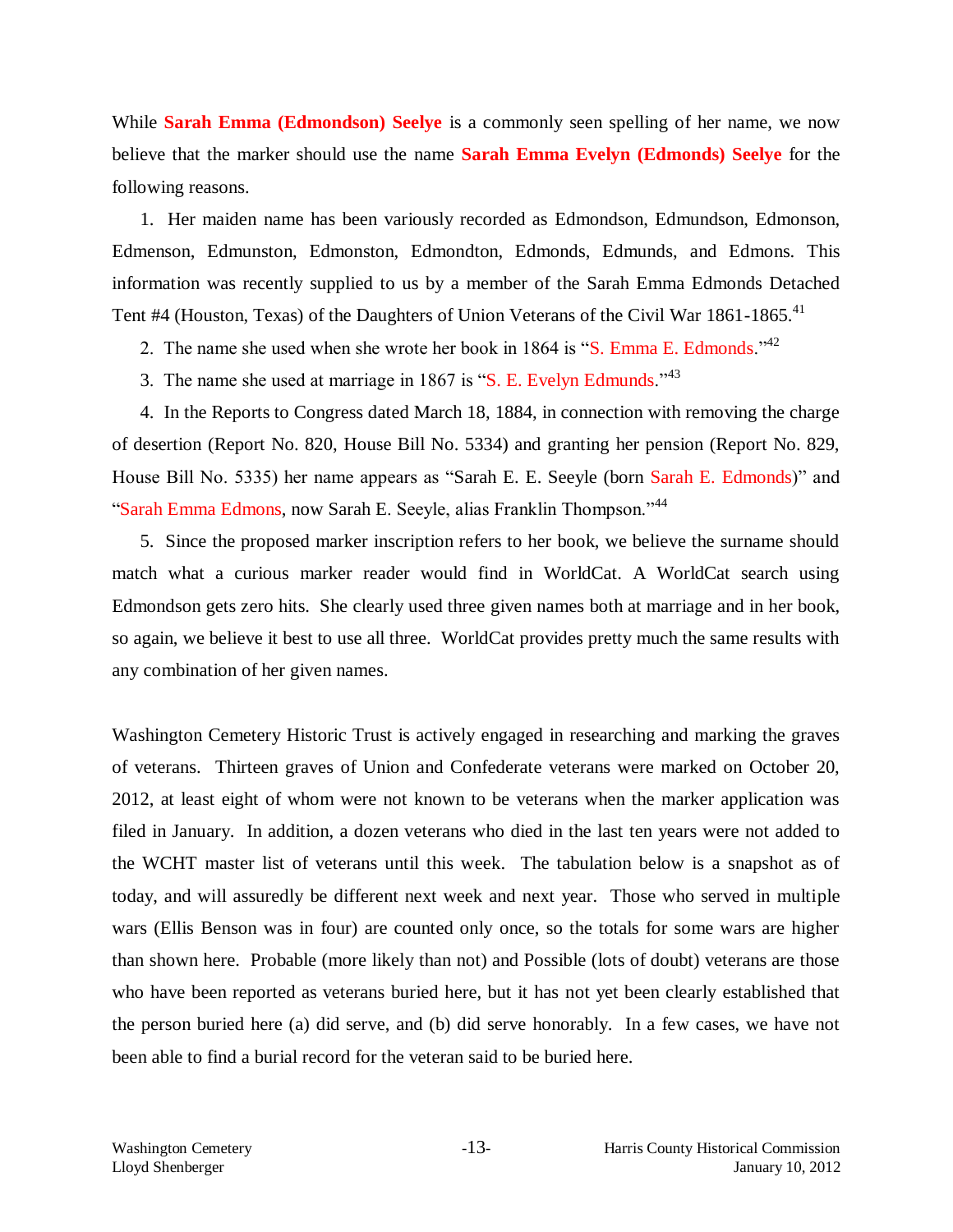|                            | Proved         | Probable       | Possible         | Total          | Moved Out        | Disproved |
|----------------------------|----------------|----------------|------------------|----------------|------------------|-----------|
| Confederate                | 109            | 24             | 22               | 155            | $\overline{2}$   | 8         |
| Federal                    | 26             | $\overline{2}$ | 1                | 29             | 1                | 1         |
| <b>WBTS</b> Subtotal       | 135            | 26             | 23               | 184            | 3                | 9         |
|                            |                |                |                  |                |                  |           |
| <b>Black Hawk War</b>      | See TX Ind     |                |                  |                |                  |           |
| Texas Independence         | 2              |                |                  | $\overline{2}$ |                  |           |
| Mexican War                | See CSA/TX     | 1              |                  | 1              |                  |           |
| Indian Wars                | 1              |                |                  | 1              |                  |           |
| Spanish American War       | 18             | 1              |                  | 19             |                  |           |
| World War I                | 87             | 3              |                  | 90             | 1                |           |
| World War II               | 51             |                |                  | 51             |                  |           |
| Korean War                 | $\overline{4}$ |                |                  | $\overline{4}$ |                  |           |
| Vietnam War                | $\overline{2}$ |                |                  | $\overline{2}$ |                  |           |
| Other Service              | 1              | $\overline{2}$ |                  | 3              |                  |           |
| <b>Other Wars Subtotal</b> | 166            | 7              | $\boldsymbol{0}$ | 173            | $\mathbf{1}$     | $\bf{0}$  |
|                            |                |                |                  |                |                  |           |
| <b>Total</b>               | 301            | 33             | 23               | 357            | $\boldsymbol{4}$ | 9         |

Veterans Known to be or Reported to be Buried in Washington Cemetery as of November 15, 2012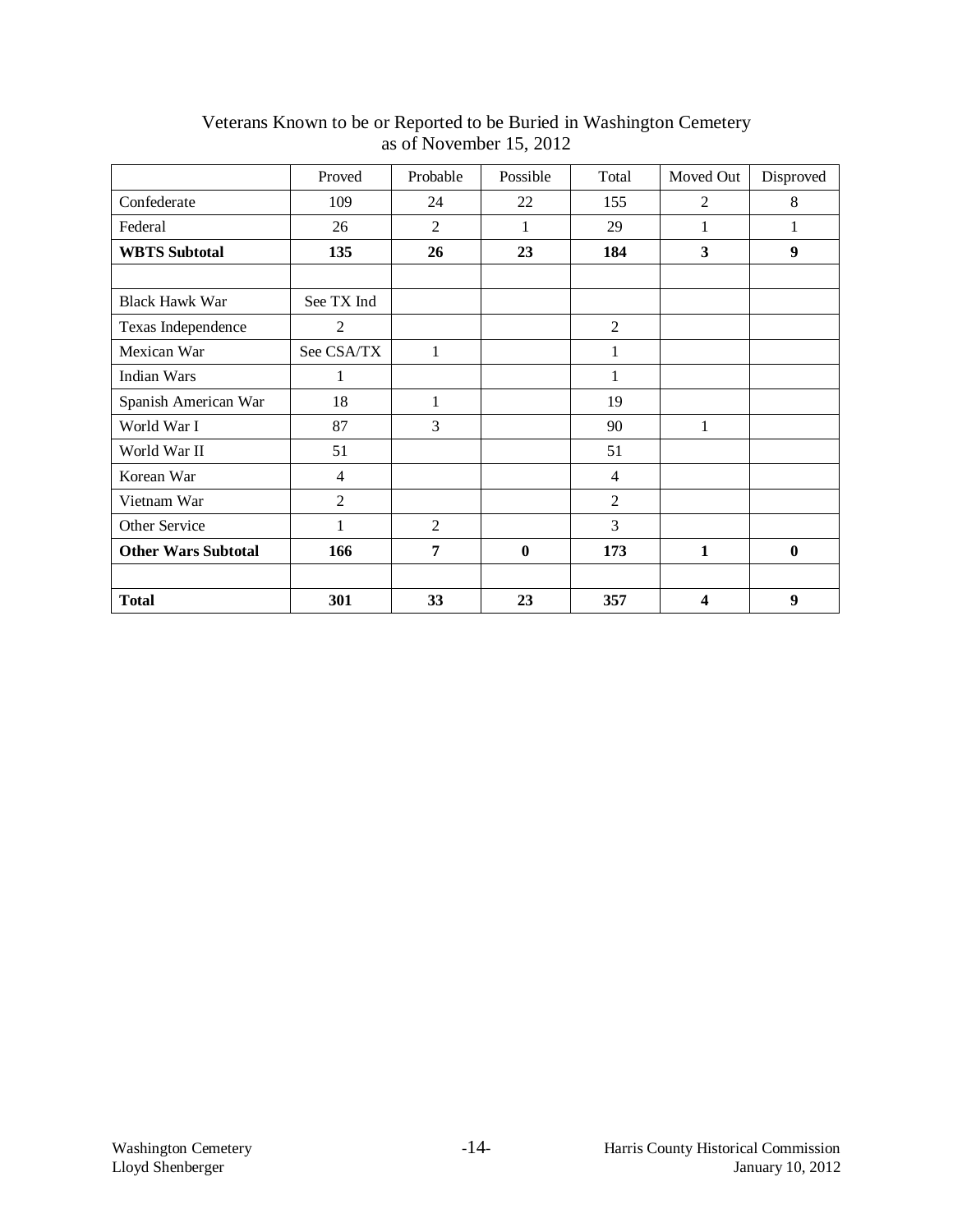## **IV. DOCUMENTATION**

<sup>1</sup> Morrison & Fourmy's *General Directory of the City of Houston 1886-87*; Morrison & Fourmy, Compilers and Publishers, Ancestry.com. *U.S. City Directories* [database on-line]. Provo, UT; Ancestry.com Operations, Inc., 2010. (Viewed December 2, 2011), pg 2.

2 *Texas Almanac*[, www.TexasAlmanac.com/topics/population](http://www.texasalmanac.com/topics/population) (Viewed December 12, 2011); City of Houston population in 1880 was 16,519 and in 1890 was 27,557. Morrison & Fourmy's *General Directory of the City of Houston* gives the population as 35,430 in 1886-87 and 36,463 in *1887-88*. This is probably the population of Harris County. The *Texas Almanac* reports a population of Harris County in 1890 of 37,249.

<sup>3</sup> Directory of the City of Houston 1886-1887, pg 51.

<sup>4</sup> Deed from Deutsche Gesellschaft to Chas. Erzt and Fred Sauer for Lot B-87, dated 10 February 1893. The seal of the *Deutsche Gesellschaft von Houston* on this deed shows the founding date of March 27, 1875; *and* Deed of Perpetuity from Washington Cemetery to Mrs. Gladys B. Schweikart for the Henry Koenig Lot C-97 E½, dated May 8, 1946. The Washington Cemetery corporate seal used on this deed shows both the founding date of March 27, 1875 and the reorganization date of July 10, 1918.

<sup>5</sup> Minutes of the German Society of Houston, Translated from German to English by Wolfram M. Von-Maszewski: Meetings of March 12, 1899 and July 8, 1900; *and* "New Texas Charters," *Fort Worth Star-Telegram*, Fort Worth, Texas, April 2, 1922. Online, [http://infoweb.newsbank.com](http://infoweb.newsbank.com/) (viewed May 22, 2011); *and* "Charters Filed," *Fort Worth Morning Register,* Fort Worth, Texas, September 5, 1900. Online[, http://infoweb.newsbank.com](http://infoweb.newsbank.com/) (viewed May 22, 2011).

<sup>6</sup> Deutsche Gesellschaft von Houston charter filed with the Texas Secretary of State in 1879.

 $7$  Directory of the City of Houston 1886-1887, pg 54.

8 Trevia Wooster Beverly, *At Rest: A Historical Directory of Harris County, Texas Cemeteries (1822-2001) Including Burial Customs and Other Interesting Facts, With a Listing of Past and Present Communities, Funeral Home and Monument Companies* (Tejas Publications, 2001), pg 159.

<sup>9</sup> "New Cemetery Movement," *Galveston Daily News*, (Galveston, Texas), October 27, 1885, pg 3 col 1.

 $10$  "Deeds for Sale of Land from Heirs of John Lawrence and Thomas Hart to Deutsche Gesellschaft," Harris County Deeds, Houston, Harris County, Texas, Book 36, pg 489 – 496.

<sup>11</sup> "The New Cemetery," *Galveston Daily News*, January 18, 1887, pg 3 col 1. (Some names reported in this article have been corrected to agree with the 1886-87 and 1887-88 Houston City Directories and with known German Society members as reported in German Society minutes.)

 $12$  Analysis of land transactions by Bernice Mistrot, dated August 19, 1992, by using deeds and preceding land transactions, calculated the area purchased to be 26.76 acres. *And* "The New Cemetery*," Galveston Daily News*, February 9, 1887, pg 3 col 1. The newspaper article announcing the new cemetery states that the land will cover 27 ¼ acres.

<sup>13</sup> "The German Society Cemetery," *Galveston Daily News*, January 21, 1887, pg 3 col 1.

<sup>14</sup> Map, *Plan of the Cemetery of the Deutsche Gesellschaft of Houston*, not dated, bottom right hand corner contains "W. H. Streeruwitz, Civil and Mining Engineer, Houston TX," believed to be the original plat map of Washington Cemetery prepared in 1887.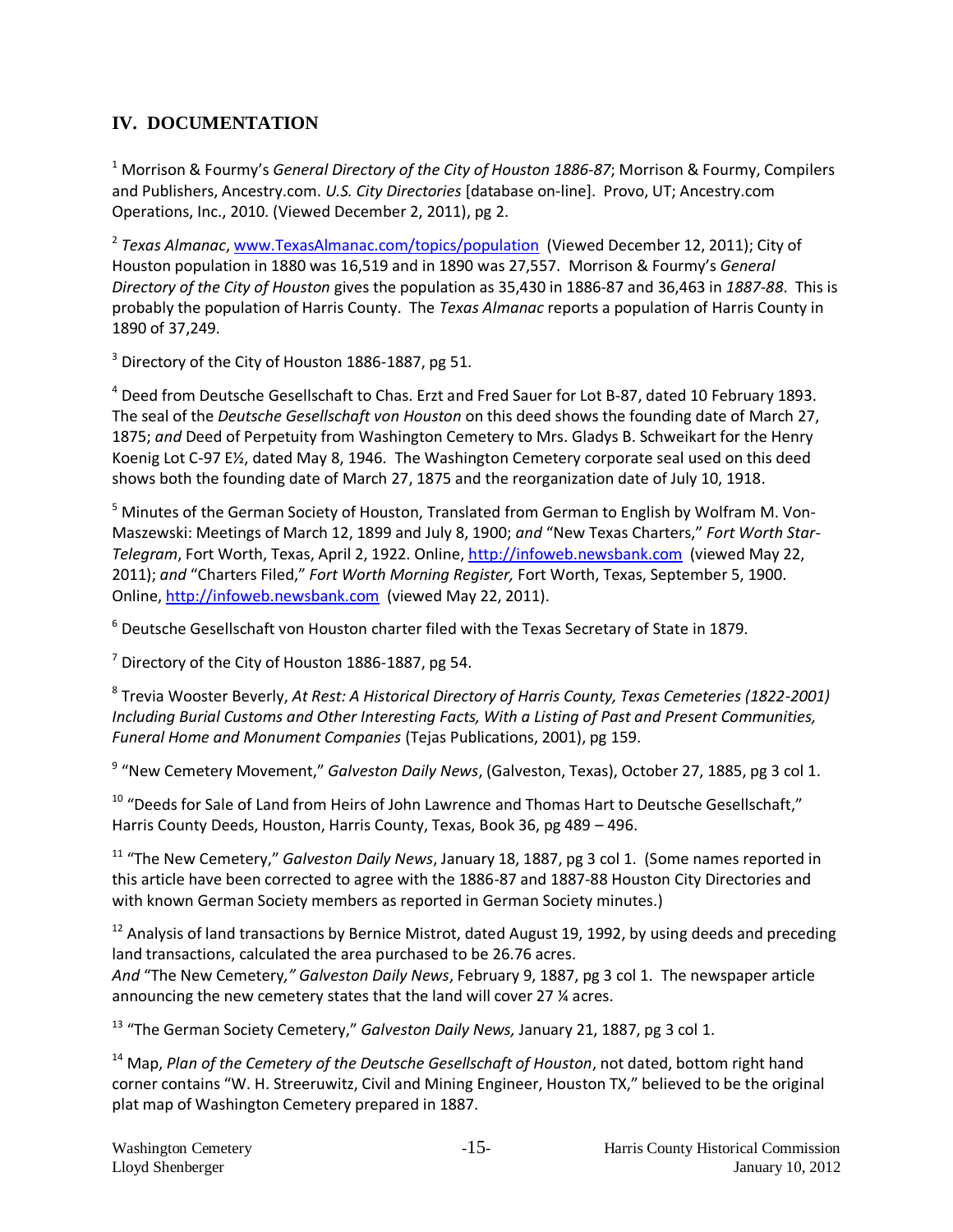*And "*Real Estate Transfers," *Galveston Daily News*, April 10, 1887, pg 3 col 1. W. H. Streeruwitz purchased lot 51 in section C "for other considerations and \$1."

*And* Keith Young, "STREERUWITZ, WILHELM H. RITTER VON," *Handbook of Texas Online* [\(http://www.tshaonline.org/handbook/online/articles/fstaf\)](http://www.tshaonline.org/handbook/online/articles/fstaf), accessed December 17, 2011. Published by the Texas State Historical Association. Text: Wilhelm H. von Streeruwitz, geologist, was born in July 1833, in Mies (presently Střibro) in the Plzeň district of Bohemia, seventy kilometers southwest of Prague. Little is known of his family; an elder brother was chief of staff of the Austrian Army and a Graf (count). Streeruwitz studied mining at the University of Prague, but how long he studied and whether he received a degree are unknown. He immigrated to the United States around 1867. He was employed as a mining engineer in the coal fields of Pennsylvania for some nine years before he arrived in Houston, Texas, in 1876. At some time he returned to Austria to receive the title of count when his elder brother died childless. After kneeling at the feet of Emperor Franz Joseph, Streeruwitz abdicated to a younger nephew and returned to the United States, saying "Nephew, I leave it all to you. I am going back to America, where a man is his own." In Houston he became acquainted with Edwin Theodore Dumble and published articles in the Geological and Scientific Bulletin. He was a fellow of the Texas Academy of Science from 1892 to 1899, became a member of the Houston Natural History Society, and was a charter member of the Texas Geological and Scientific Association. When Dumble became director of the Geological and Mineral Survey of Texas he appointed Wilhelm von Streeruwitz one of the geologists for the Trans-Pecos District. The Dumble Survey first completely described the basic geology of Texas, and the Trans-Pecos part of this work is largely that of Wilhelm von Streeruwitz. In 1893 when the legislature reduced the appropriations of the survey, Streeruwitz was released. After living in Austin until 1900, he moved to Houston, where he lived the remainder of his years and died in poverty on April 19, 1916.

<sup>15</sup> "A New Cemetery," *Galveston Daily News*, June 13, 1886, pg 3 col 1, *and* "The New Cemetery," *Galveston Daily News*, February 9, 1887, pg 3 col 1. There were over a dozen lot sales for \$10 published in the "Real Estate Transfers" section in the *Galveston Daily News* between March 25 and April 25, 1887.

<sup>16</sup> "German Society Meeting," *Galveston Daily News*, February 28, 1887, pg 3 col 1.

<sup>17</sup> Deutsche Gesellschaft Meeting Minutes, October 11, 1896.

<sup>18</sup> Washington Cemetery Burial Records.

 $19$  Washington Cemetery Burial Records. The burial record has a burial date of March 20, 1887, however the Trinity Lutheran Church burial records show that Pauline Zeitler died on March 30 and buried on March 31, 1887. She appears in the *Galveston Daily News* weekly mortuary report (City of Houston death records) as "March 30 – Mr. Sidler's child, female, age 3, congestion of brain." The Washington Cemetery burial record date appears to be incorrect.

<sup>20</sup> Washington Cemetery Burial Records. The cemetery burial records document interments that were moved from other cemeteries.

<sup>21</sup> Washington Cemetery Burial Records.

<sup>22</sup> Washington Cemetery Burial Records.

<sup>23</sup> Washington Cemetery Burial Records with information added from death certificates, headstones, and obituaries.

<sup>24</sup> Texas Historical Commission:<http://www.thc.state.tx.us/> Marker No. 14925; Marker Title, Ellis Benson; Location, Washington Cemetery, 2911 Washington Ave., Houston, TX; Year Erected, 2008. Marker Text: Ellis Benson, A veteran of the Texas Revolution and participant in the Battle of San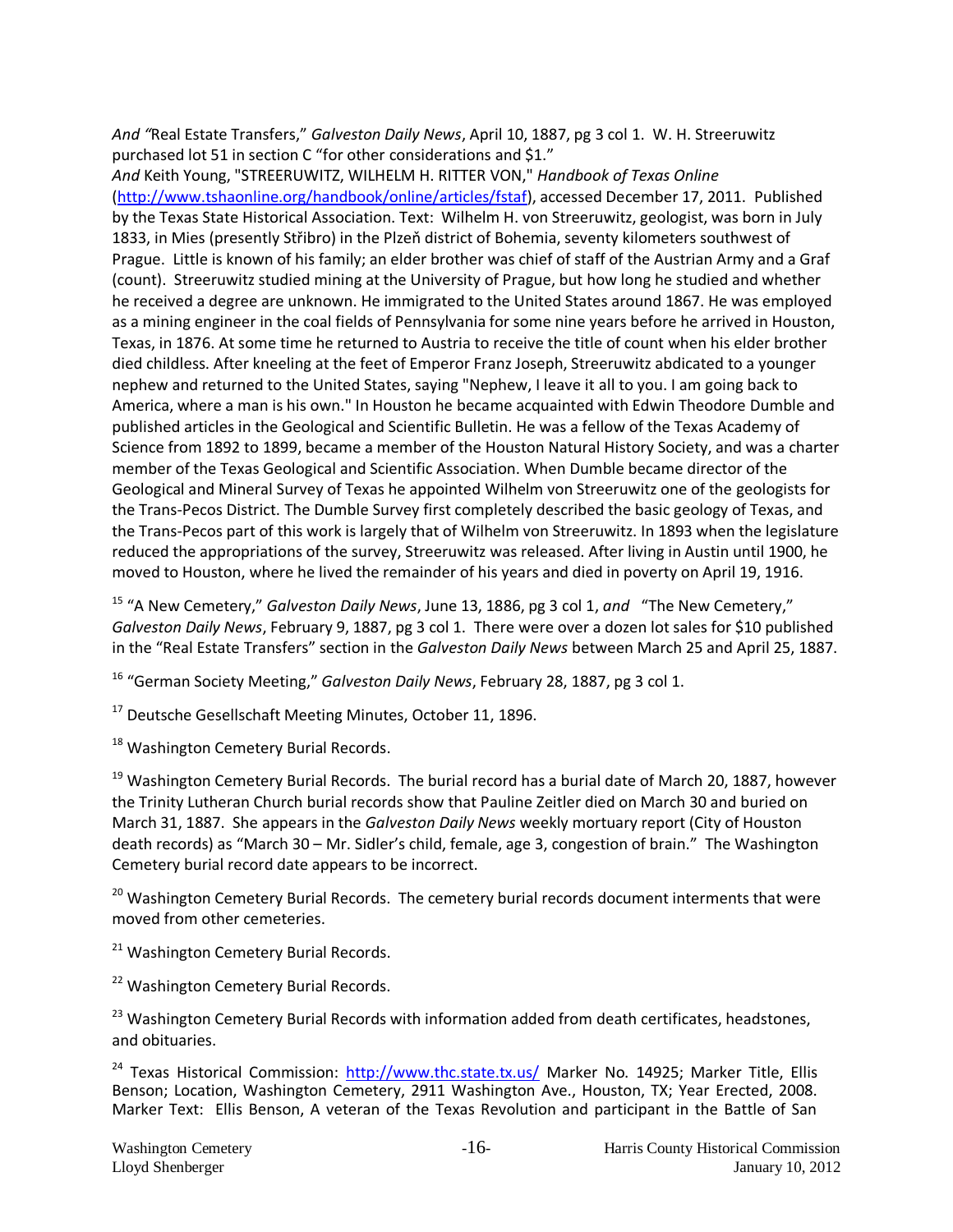Jacinto, was born in Vermont. Before immigrating to Texas, he fought in the Black Hawk War (1832) in Illinois. By 1835, Benson was in New Orleans, where Captain Amasa Turner recruited his services for the Texas Army. Arriving in Texas in January 1836, Benson served under Capt. Turner in Company B, First Regiment of Regular Infantry. The unit received orders to march to San Antonio, but after the fall of the Alamo, was reassigned to join the main army under General Sam Houston at Beason's Ferry (near present day Columbus) on the Colorado River. The army marched towards Harrisburg and fought in the Battle of San Jacinto, the final military event of the Revolution. During the fight, Benson handled one of the "Twin Sisters," cannons donated by the City of Cincinnati, which were vital in securing victory in the battle. Following the war, Benson continued to serve in the military. Under Capt. Reuben Ross, he aided in patrolling South Texas during Mexico's struggles with civil war and was wounded during the Battle of Alcantra in 1839. Afterwards, Benson settled in Houston and worked as a carpenter. In 1848, he married Elizabeth Ritchie (1819-1894), a native of Germany. The couple had one daughter. Benson was elected as County Constable in 1858 and was twice elected as County Coroner. During the Civil War, he also served two years in Company K,  $20<sup>th</sup>$  Texas Infantry, Confederate States Army, working on railroad equipment. Today he is remembered as a patriot and leader, contributing and serving during times of war and peace.

<sup>25</sup> Texas Historical Commission: <http://www.thc.state.tx.us/> Marker No. 15757; Marker Title, William Gammell; Location, Washington Cemetery, 2911 Washington Ave., Houston, TX; Year Erected, 2009. Marker Text: William Gammell was born in Ayrshire, Scotland. He and his parents immigrated to the United States, settling in Lowell, Massachusetts. Gammell arrived in Texas during the spring of 1836, where he enlisted in the Texian Army on April 5. He served in the Army under Captain Alfred Henderson Wyly and fought at the Battle of San Jacinto on April 21, 1836. Gammell also served as a gunsmith for the new Republic of Texas, rebuilding firearms for the Army in the summer of 1836. In the summer of 1837 he served under Captain John Bowyer in the "Mounted Gun Men," a volunteer group established by the Republic of Texas for the protection of the northern frontier from Indians. Gammell married Jane McDaniel, a native of New York, on July 19, 1839 in Houston. The couple had no children. In 1842 Gammell was again called to defend his new homeland and enlisted in Captain James Gillespie's Company in the spring of that year to defend San Antonio against an invasion by the Mexican Army. Gammell again took up arms in September of 1842 and fought under Captain Jesse Billingsley against the Mexican Army at the Battle of Salado Creek. Gammell traveled to California during the Gold Rush, but returned to Texas to settle on 390 acres just outside the city limits, now situated under Highway 59 at Lyons Avenue in Houston's Fifth Ward. Gammell opened a gunsmith shop on Congress Avenue in Houston ca. 1851 and operated the business until his retirement in 1866. Gammell died unexpectedly from pneumonia in 1869 and was buried in Houston's Masonic Cemetery. In 1900 he was reinterred in the *Deutsche Gesellschaft* (German Society) Cemetery, which is now Washington Cemetery.

<sup>26</sup> Washington Cemetery Burial Records.

<sup>27</sup> S. Emma E. Edmonds, *Nurse and Spy in the Union Army: Comprising the adventures and experiences of a woman in hospitals, camps, and battle-fields* (Hartford, W.S. Williams), 1865 [©1864]

<sup>28</sup> Writers' Program of the Work Projects Administration in the State of Texas, *Houston, A History and Guide*, (Houston, Texas: The Anson Jones Press, 1942) pg 328-329.

<sup>29</sup> Washington Cemetery Burial Records with additions from obituaries and tombstone inscriptions.

<sup>30</sup> Letter to Texas Secretary of State from German Society Cemetery dated June 2, 1918 containing resolution of stockholders to change the name to Washington Cemetery; *and* Corporate Seal on Deed of Perpetuity to Mrs. Gladys B. Schweikart for Henry Koenig Lot C-97 E½ dated May 8, 1946 shows the "Organized March 27, 1875, Reorganized July 10, 1918."